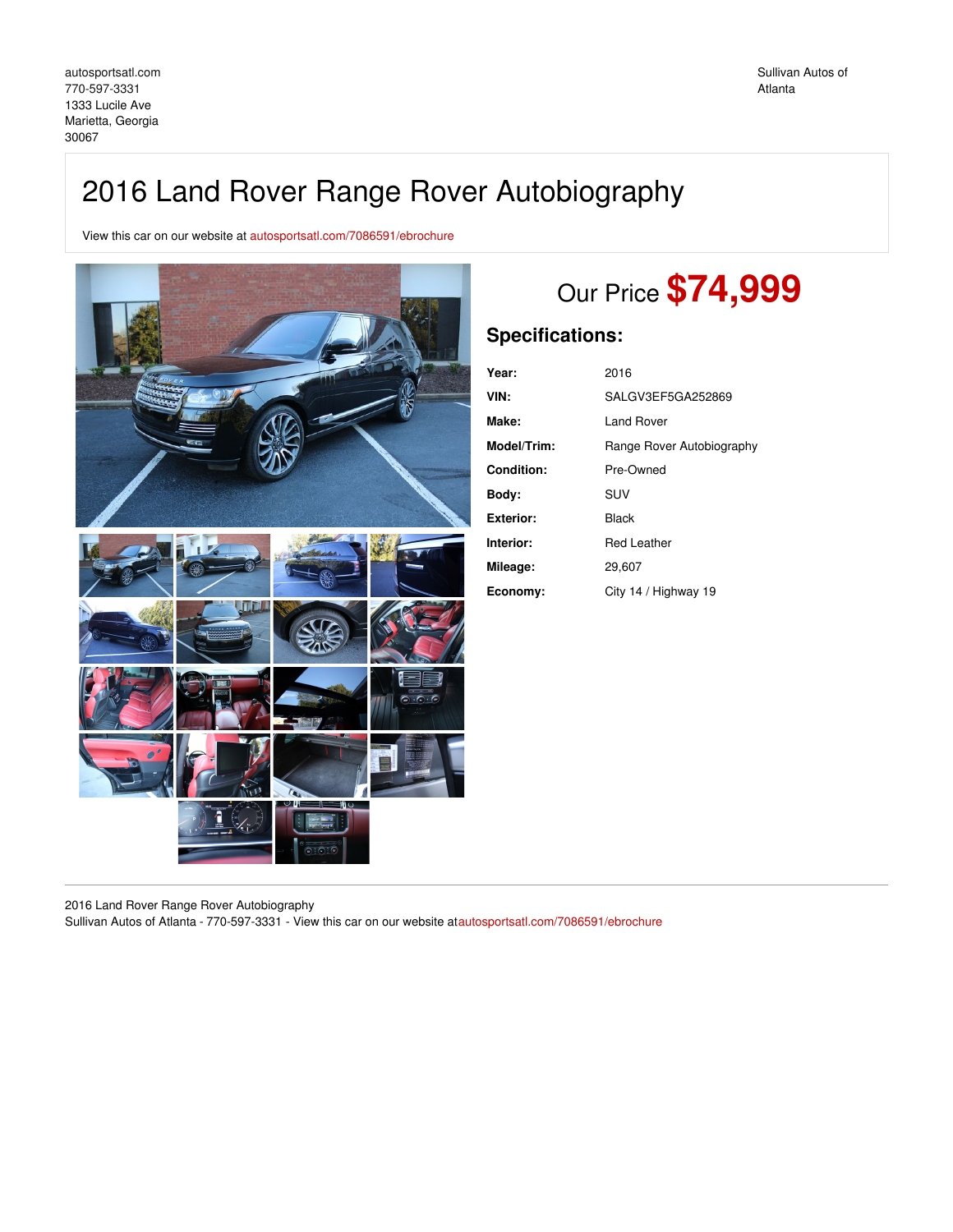

### 2016 Land Rover Range Rover Autobiography

Sullivan Autos of Atlanta - 770-597-3331 - View this car on our website a[tautosportsatl.com/7086591/ebrochure](https://autosportsatl.com/vehicle/7086591/2016-land-rover-range-rover-autobiography-marietta-georgia-30067/7086591/ebrochure)

## **Installed Options**

### **Interior**

- 2 Seatback Storage Pockets
- 40-20-40 Folding Split-Bench Front Facing Heated Power Reclining Tumble Forward Ventilated and Rear Seat w/Power 4-Way Lumbar
- 5 12V DC Power Outlets- Air Filtration- Cargo Area Concealed Storage- Cargo Net
- Cargo Space Lights- Carpet Floor Trim and Carpet Trunk Lid/Rear Cargo Door Trim
- Compass- Cruise Control w/Steering Wheel Controls
- Day-Night Auto-Dimming Rearview Mirror- Delayed Accessory Power
- Digital/Analog Appearance- Distance Pacing w/Traffic Stop-Go
- Driver And Front Passenger Armrests Front Center Armrest w/Storage and Rear Center Armrest w/Pass-Thru w/Storage
- Driver And Passenger Visor Vanity Mirrors w/Driver And Passenger Illumination, Driver And Passenger Auxiliary Mirror and Illuminated Rear Visor Mirror
- Driver Foot Rest- Driver Seat- Engine Immobilizer
- FOB Controls -inc: Cargo Access, Windows and Sunroof/Convertible Roof
- Fade-To-Off Interior Lighting- Folding Cargo Cover- Front And Rear Map Lights
- Front Cupholder- Full Alston Simulated Suede Headliner
- Full Carpet Floor Covering -inc: Carpet Front And Rear Floor Mats
- Full Floor Console w/Covered Storage, Mini Overhead Console w/Storage and 5 12V DC Power Outlets
- Full Semi-Aniline Leather Seat Trim
- Gauges -inc: Speedometer, Odometer, Engine Coolant Temp, Tachometer, Altimeter, Oil Level, Trip Odometer and Trip Computer
- HVAC -inc: Underseat Ducts, Residual Heat Recirculation, Headliner/Pillar Ducts and Console Ducts
- Head-Up Display
- Heated & Cooled Front Bucket Seats -inc: 20-way driver and passenger power front seats including upper seat articulation w/massage, memory function, adjustable bolsters, winged headrests and climate (heated/cooled) seats
- Heated Leather/Metal-Look Steering Wheel w/Auto Tilt-Away
- HomeLink Garage Door Transmitter- Illuminated Locking Glove Box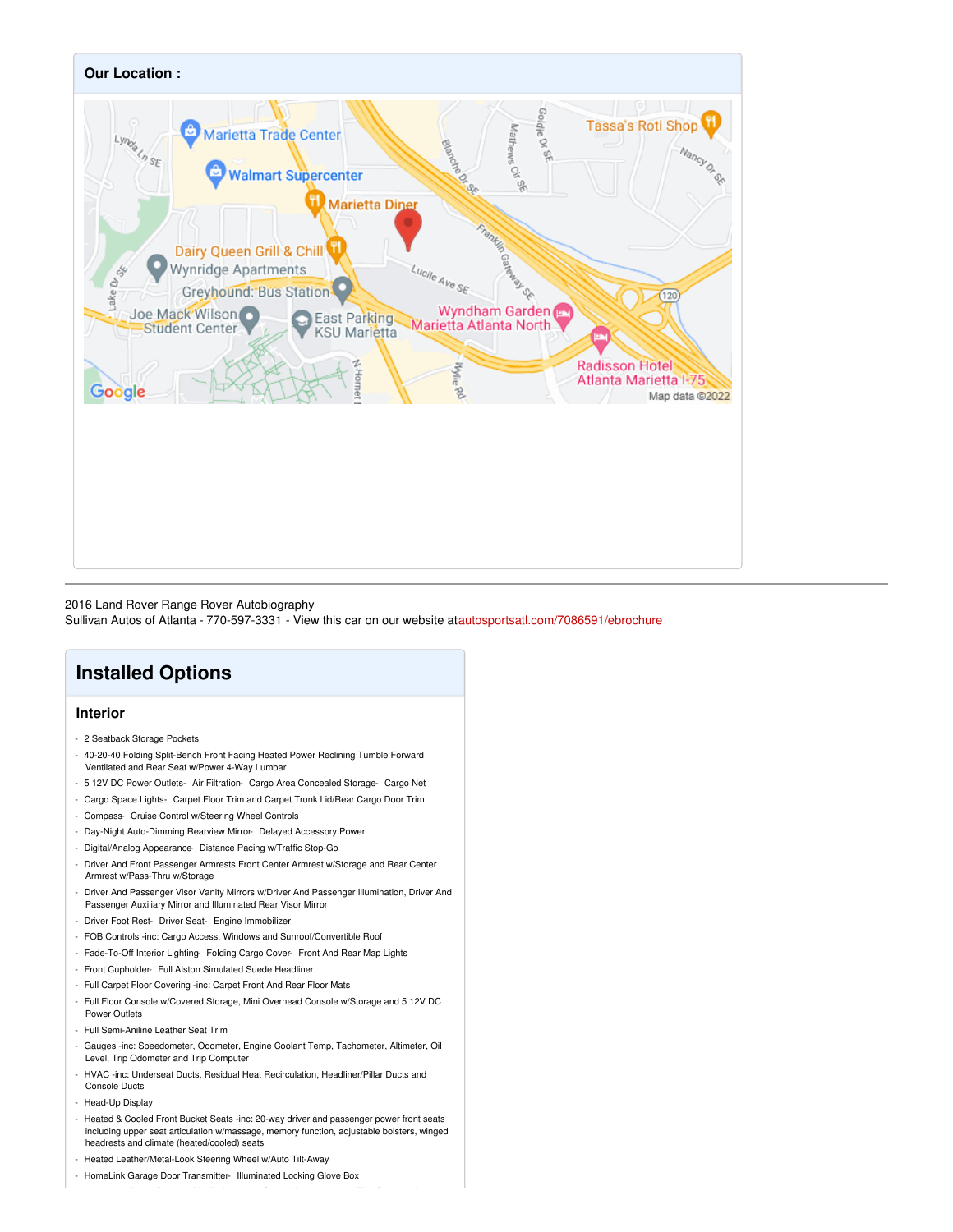- Instrument Panel Covered Bin, Refrigerated/Cooled Box Located In The Console, Driver / Passenger And Rear Door Bins
- Integrated Navigation System w/Voice Activation- Interior Lock Disable
- Interior Trim -inc: Genuine Wood Instrument Panel Insert, Genuine Wood Door Panel Insert, Leather/Genuine Wood Console Insert, Aluminum/Metal-Look Interior Accents and Leather Upholstered Dashboard
- Leather Door Trim Insert
- Memory Settings -inc: Door Mirrors, Steering Wheel and Head Restraints
- Metal-Look Gear Shifter Material- Outside Temp Gauge- Passenger Seat
- Perimeter Alarm- Power 1st Row Windows w/Driver And Passenger 1-Touch Down
- Power Anti-Whiplash w/Tilt Front Head Restraints and Power w/Tilt Rear Head Restraints - Power Door Locks w/Autolock Feature- Power Fuel Flap Locking Type
- Power Rear Windows, Fixed 3rd Row Windows and w/Power Sun Blinds
- Power Tilt/Telescoping Steering Column- Proximity Key For Doors And Push Button Start
- Rear Cupholder- Rear HVAC w/Separate Controls- Redundant Digital Speedometer
- Remote Keyless Entry w/Integrated Key Transmitter, 4 Door Curb/Courtesy, Illuminated Entry and Panic Button
- Remote Releases -Inc: Proximity Cargo Access and Keyfob Rear Window
- Seats w/Leather Back Material- Smart Device Integration- Systems Monitor
- Trip Computer- Trunk/Hatch Auto-Latch- Valet Function
- Voice Activated Dual Zone Front And Rear Automatic Air Conditioning w/Steering Wheel **Controls**
- Voice Recorder

### **Exterior**

- Aluminum Panels
- Auto On/Off Projector Beam High Intensity Low/High Beam Daytime Running Auto-Leveling Directionally Adaptive Auto High-Beam Headlamps w/Washer and Delay-Off
- Black Power w/Tilt Down Heated Auto Dimming Side Mirrors w/Power Folding and Turn Signal Indicator
- Black Side Windows Trim and Black Front Windshield Trim
- Body-Colored Front Bumper w/Metal-Look Rub Strip/Fascia Accent and 1 Tow Hook
- Body-Colored Rear Step Bumper w/1 Tow Hook- Chrome Door Handles- Chrome Grille
- Clearcoat Paint- Deep Tinted Glass- Door Auto-Latch
- Express Open/Close Sliding And Tilting Glass 1st And 2nd Row Sunroof w/Power Sunshade
- Fixed Rear Window w/Variable Intermittent Wiper and Defroster
- Front And Rear Fog Lamps
- Front Windshield -inc: Electrically Heated Glass and Sun Visor Strip
- Full-Size Spare Tire Mounted Inside Under Cargo- Headlights-Automatic Highbeams
- LED Brakelights- Laminated Glass
- Metal-Look Bodyside Insert and Body-Colored Bodyside Cladding
- Power Liftgate/Tailgate Rear Cargo Access
- Speed Sensitive Rain Detecting Variable Intermittent Wipers w/Heated Jets
- Steel Spare Wheel- Tailgate/Rear Door Lock Included w/Power Door Locks
- Tires: P275/45WR21 Performance AS BSW
- Wheels: 21" Unique Autobiography Alloy Style 101 -inc: Diamond turned finish

## **Safety**

- 2 Seatback Storage Pockets
- 40-20-40 Folding Split-Bench Front Facing Heated Power Reclining Tumble Forward Ventilated and Rear Seat w/Power 4-Way Lumbar
- 5 12V DC Power Outlets- Air Filtration- Cargo Area Concealed Storage- Cargo Net
- Cargo Space Lights- Carpet Floor Trim and Carpet Trunk Lid/Rear Cargo Door Trim
- Compass- Cruise Control w/Steering Wheel Controls
- Day-Night Auto-Dimming Rearview Mirror- Delayed Accessory Power
- Digital/Analog Appearance- Distance Pacing w/Traffic Stop-Go
- Driver And Front Passenger Armrests Front Center Armrest w/Storage and Rear Center Armrest w/Pass-Thru w/Storage
- Driver And Passenger Visor Vanity Mirrors w/Driver And Passenger Illumination, Driver And Passenger Auxiliary Mirror and Illuminated Rear Visor Mirror
- Driver Foot Rest- Driver Seat- Engine Immobilizer
- FOB Controls -inc: Cargo Access, Windows and Sunroof/Convertible Roof
- Fade-To-Off Interior Lighting- Folding Cargo Cover- Front And Rear Map Lights
- Front Cupholder- Full Alston Simulated Suede Headliner
- Full Carpet Floor Covering -inc: Carpet Front And Rear Floor Mats
- Full Floor Console w/Covered Storage, Mini Overhead Console w/Storage and 5 12V DC Power Outlets
- Full Semi-Aniline Leather Seat Trim
- Gauges -inc: Speedometer, Odometer, Engine Coolant Temp, Tachometer, Altimeter, Oil Level, Trip Odometer and Trip Computer
- HVAC -inc: Underseat Ducts, Residual Heat Recirculation, Headliner/Pillar Ducts and Console Ducts

- Head-Up Display